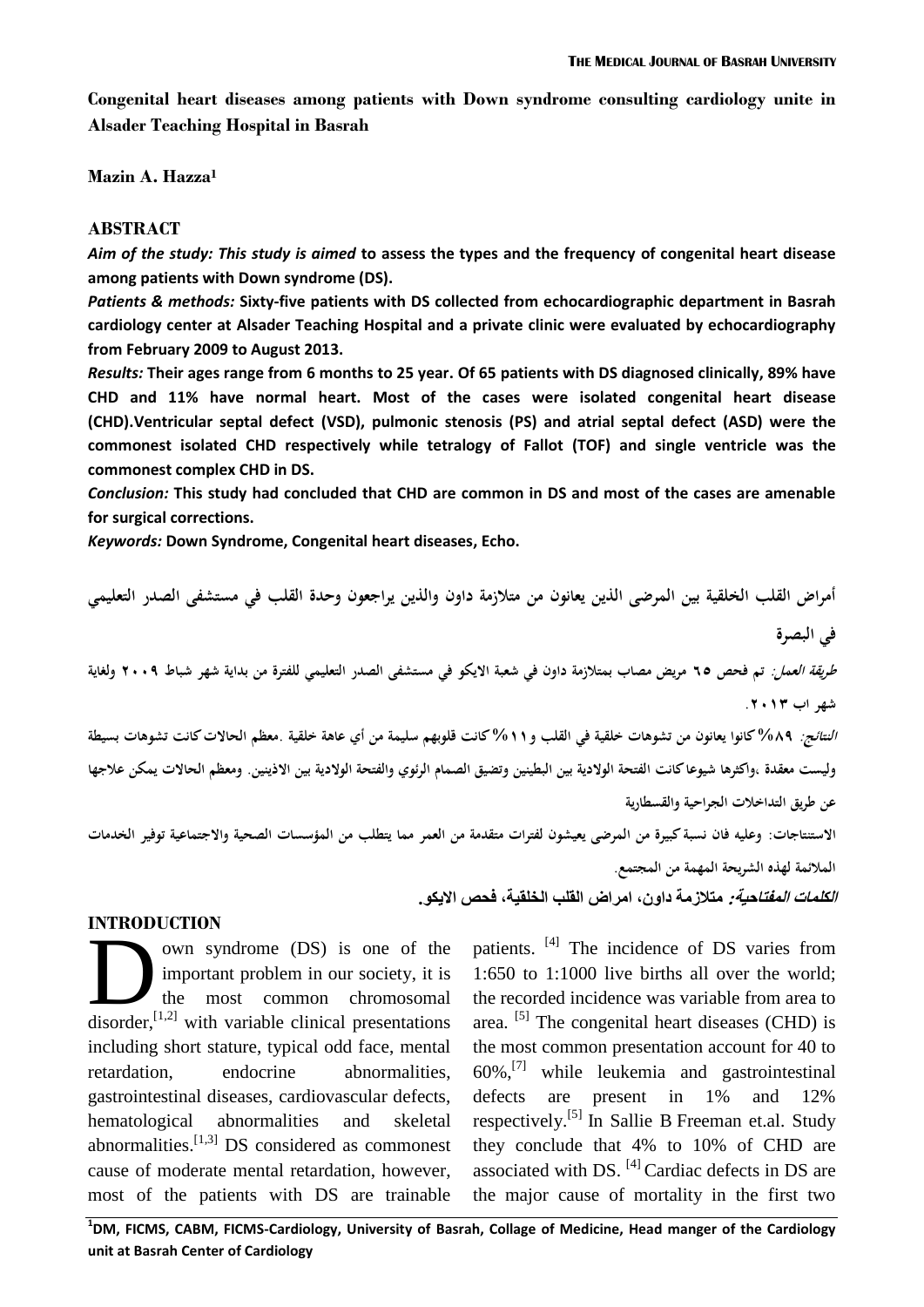years of life.<sup>[9]</sup> The characteristic cardiac abnormalities seen in DS came from abnormal development of endocardial cushions and results in variety of defects involving the valves and interatrial and interventricular septum. [10] These heart defects cause significant increase in morbidity and mortality of children with DS,<sup>[9]</sup> who may develop congestive heart failure, pulmonary hypertension, recurrent chest infections and failure to thrive.  $[11]$  Independent and intersecting approaches to identify the genes for CHD, that associated with DS, have included mapping genes known to be involved in cardiac development (none of which localized to chromosome 21) and studying rare individuals with CHD and partial duplications of chromosomes  $21$ .<sup>[12]</sup> In this descriptive study 65 patients with DS were studied by Doppler echocardiography to evaluate the frequency and the type of CHD among patients with DS, in order to plan how we can help such patients.

### **PATIENTS AND METHODS**

A descriptive study was carried out on patients with DS visited the echocardiography unite at Alsader Teaching Hospital and Aleihab private clinic, their age range from 6 moths to 25 year. This study was done from February 2009 to august 2013. DS was diagnosed clinically with their typical clinical features. Whenever it was feasible, karyotyping was done for the patients. A careful history and physical examination were done by the author himself, physical findings looking for typical mangloid face, depressed nasal bridge, low set ears, macroglossia, slanted eyes with epicanthal fold, broad hand with single transverse palmer crease. Doppler echocardiography was performed by the author himself using GE Vivid 3 and Vivid 5.

All collected data were analyzed by SPSS version 15 statistical software.

## **RESULTS**

This descriptive study included 65 patients with DS, that diagnosed clinically and referred for

echocardiographic examination at Aleihab private clinic and Alsader Teaching Hospital, 30 patients were male and 35 were female. 20 (31%) of those patients their mother`s age were more than 40 year at time of delivery and 45 (69%) their mother`s age at time of delivery were less than 45 year. Thirty-eight (58%) have consanguity parents and 27(42%) have no consanguity parents. chromsomal analyses was done for only 32 (49%) of them and the others no chromosomal study was done. Of those 32 patients only 22 (69%) had trisomy 21 and the 10 (31%) had no trisomy 21

**Table 1. The characteristics of the patients**

| Gender                  | • Male: 30(46%)                      |
|-------------------------|--------------------------------------|
|                         | • Female: 35(54%)                    |
| Maternal age at time of | • ≤30 year, 15 (23%)                 |
| delivery                | $\bullet$ 30-45 Year, 30(46%)        |
|                         | • $\geq$ 40 year; 20(31%)            |
| Chromosomal analyses    | Done in 32(49%)                      |
|                         | • Not done in 33(51%)                |
| Trisomy 21              | • 22(69%) had positive trisomy 21.   |
|                         | • 10(31%) had negative trisomy 21.   |
| Consanguinity parents   | • 38(58%) had positive consanguinity |
|                         | parents.                             |
|                         | • 27(42%) had negative consanguinity |
|                         | parents.                             |

(Table-2), shows the cause of referral to the echocardiographic department, this table shows that 10(15.4%) of patients was referred for routine checking, 12(18.5%) patients were referred for assessment for the cause for recurrent chest infections, 24(37%) patient referred for explanation of central cyanosis and 19(29.1%) patient were referred for explanation of a murmur.

# **Table 2. The cause of referral for echocardiography**

| Cause of referral                 | No. of the<br>patients | $\frac{0}{0}$ |
|-----------------------------------|------------------------|---------------|
| <b>Routine checking</b>           |                        | 15.4          |
| <b>Recurrent chest infections</b> | 12                     | 18.5          |
| <b>Central cyanosis</b>           | 24                     | 37            |
| <b>Explanation of a murmur</b>    | 19                     | 29.1          |
| Total                             |                        |               |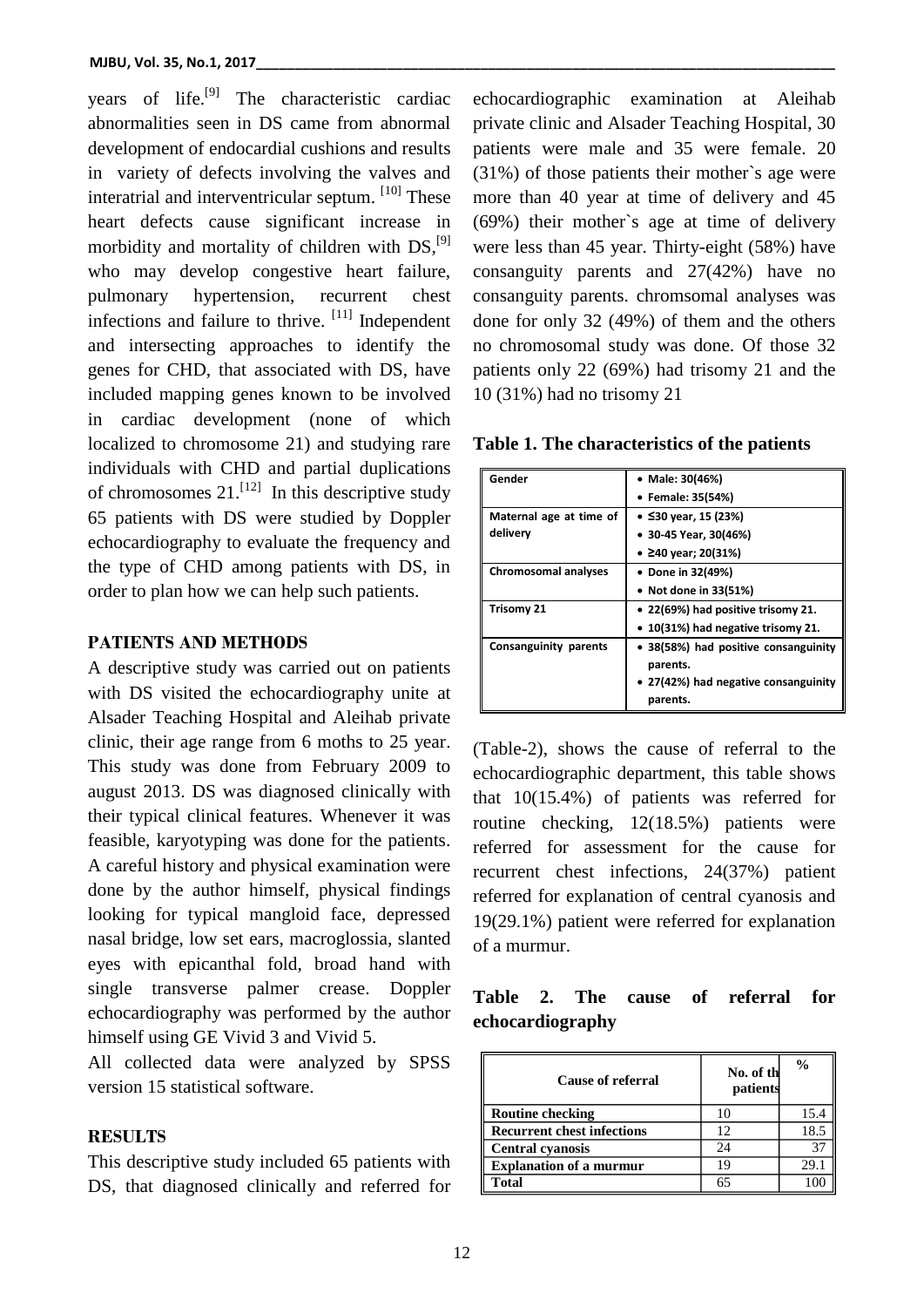|  | Table 3. The age distribution of the patients. |  |
|--|------------------------------------------------|--|
|  |                                                |  |

| Age group         | No. of the patients | $\frac{0}{0}$ |
|-------------------|---------------------|---------------|
|                   |                     |               |
| 6 months - 1 year | 10                  | 15.4          |
|                   |                     |               |
| 1-2 years         | 6                   | 9             |
|                   |                     |               |
| 3-4 years         | 13                  | 20            |
|                   |                     |               |
| 4-6 years         | 8                   | 12.3          |
|                   |                     |               |
| 6-10 years        | 17                  | 26.2          |
|                   |                     |               |
| $10-15$           | 6                   | 9             |
|                   |                     |               |
| $15 - 20$         | 3                   | 4.6           |
|                   |                     |               |
| $> 20$ year       | $\overline{2}$      | 3.1           |
|                   |                     |               |
| <b>Total</b>      | 65                  |               |
|                   |                     |               |
|                   |                     |               |

Fifty-eight (89%) patients with DS had congenital heart disease and 7(11%) had normal heart, 50 patients out of 58 had isolated congenital heart defect and only 8 patients had complex combined lesions. (Table 4 and 5) describe the distribution of the congenital heart diseases among patients with DS.

**Table 4. The percentages of cardiac defects among the patients with DS and CHD**

| The cardiac defect      | No. of patients          | $\%$ |
|-------------------------|--------------------------|------|
| VSD                     | 15                       | 26.3 |
| <b>ASD</b> secondum     | 5                        | 8.6  |
| <b>ASD</b> primum       | 1                        | 1.7  |
| <b>CAVC</b>             | 10                       | 17   |
| <b>PDA</b>              | $\overline{\mathcal{L}}$ | 6.9  |
| <b>PS</b>               | 12                       | 20.7 |
| <b>MVP</b> with MR      | $\overline{2}$           | 3.4  |
| <b>TOF</b>              | 3                        | 5.2  |
| <b>Single ventricle</b> | $\overline{2}$           | 3.4  |
| <b>DORV</b>             | 1                        | 1.7  |
| <b>VSD and PS</b>       | 1                        | 1.7  |
| <b>PDA and VSD</b>      | 1                        | 1.7  |
| <b>PPH</b>              | 1                        | 1.7  |
| <b>Total</b>            | 58                       | 1.7  |

# **DISCUSSION**

Most of the individuals with DS are trainable and they can benefit from social programmers that aimed for stimulation, development and education,  $\left[15\right]$  and as far as the life expectancy for children with DS are approximately 50 years, <sup>[16]</sup> therefore, it is important to study this problem and give an idea about the size and the types of CHD among those patients The real incidence of DS during pregnancy is more than twice of the actual incidence among the lived birth,  $\left[13,14\right]$  so it is one of the important problems all over the world. There were 65 patients with DS visited outpatient and private clinic for echocardiography. In this study 69% of the patients their mother age at time of the delivery was less than 40 year and only 31% their mother age at time of delivery was more than 40 year, this finding is not compatible with well-known fact that the incidence of DS is higher among older women,  $^{[17]}$  this can be explained by older women did not ask for medical advice or because of increase birth rate among younger women. This fact also explains why the incidence of DS is variable depending on the maternal age, and this indicates that screening for DS should be done regardless the mother age. In this descriptive study chromosomal analyses was done for 49% of the patients, and of those only 69% had trisomy 21, which is the commonest chromosomal abnormality that cause  $DS$ ,  $^{[18]}$  this can be explained by the fact that other genetic abnormality that cause DS is also present among our patients like mosiasem or translocation of the chrosome 21.so we needs more advance genetic analyses to detect those abnormality. Relative parents were present in 58% of the patients this indicate that DS can be suspected in both those with relative or irrelative parents. (Table-2), showed the cause of referral for cardiac assessment; cyanoses was the most obvious problem for the mothers to ask for medical advice whiles the routine checking is the least, so mothers and doctors should be educated for awareness of possible CHD among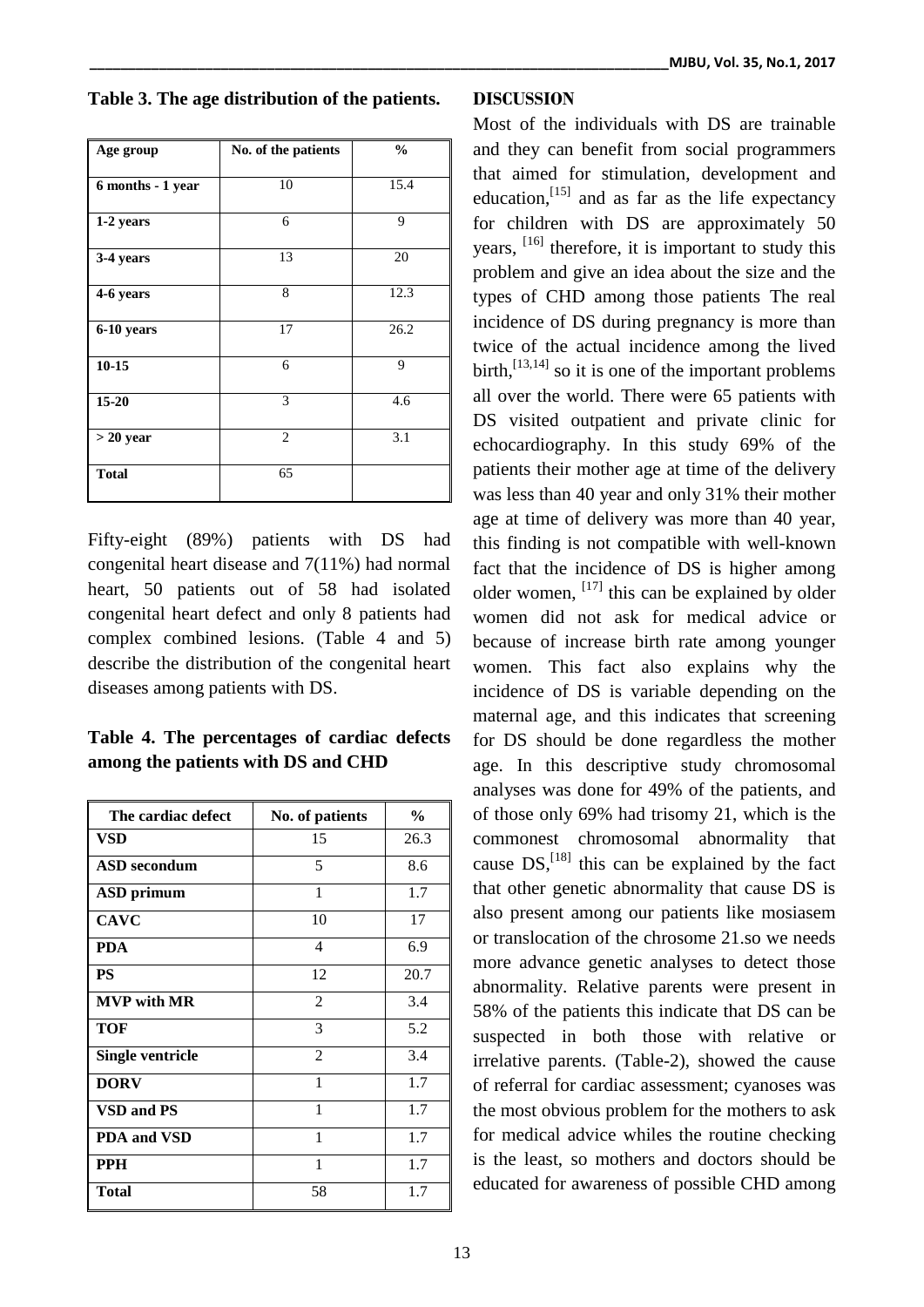patient with DS (Table-3), shows the age distribution of the studied sample, of patients only 31% their age is more than 20 year this is because most of our patients do not reach such ages or they have no CHD or treated properly by surgical correction and they escape from medical follow up. Eighty four percent of the patients with DS had simple congenital heart disease, others had complex cardiac lesions, and this goes with the same findings in Libya  $(65\%)$ ,<sup>[21]</sup> Mexico  $(74\%)$ ,<sup>[22]</sup> Turkey  $(78\%)$ <sup>[23]</sup> and Guatemala<sup>[24]</sup> (80%). VSD was the most common isolated cardiac defect, found in 26.3% of patents with DS and CHD. This finding goes with same findings in Nepal,<sup>[25]</sup> India<sup>[26]</sup>, China<sup>[27]</sup>, KSA<sup>[28]</sup>, While in Italy<sup>[29]</sup>, USA<sup>[6]</sup>,

Sudan<sup>[30]</sup> and Libya<sup>[21]</sup> VSD was the second most common isolated cardiac defect in DS. The second most common isolated abnormality was PS Followed by CAVC. By Sallie *et.al.* in USA study,<sup>[6]</sup> Palacidi, et al., in Italy<sup>[29]</sup> and Ali KS et.al. in Sudan<sup>[30]</sup> CAVC was the first most common abnormality, while no isolated PS was seen in previous studies. ASD secondum was the first common isolated lesion in Ebnagrapy, et al. study in Libya<sup>[21]</sup> and in Rubens et.al study in Mexico,  $[22]$  while in our study ASD was the third common abnormality followed by PDA. The (table-5) showed comparison of our findings with other previous same studies.

| Table 5. Comparison of CHDs in DS among different countries. |  |  |
|--------------------------------------------------------------|--|--|
|                                                              |  |  |

| <b>Cardio pathy</b>                    | <b>VSD</b>    | <b>CAVC</b> | <b>ASD</b>    | <b>PDA</b>    | <b>TOF</b>    | <b>COA</b>     | <b>Others</b> |
|----------------------------------------|---------------|-------------|---------------|---------------|---------------|----------------|---------------|
|                                        | $\frac{0}{0}$ | $\%$        | $\frac{0}{0}$ | $\frac{0}{0}$ | $\frac{0}{0}$ | $\frac{6}{6}$  |               |
| <b>Present study</b>                   | 26.3          | 17          | 8.6           | 6.9           | 5.2           | $\mathbf{0}$   | 36            |
| Nepal $\overline{\text{study}^{[25]}}$ | 22.5          | 15          | 10            | 10            | 7.5           |                | 35            |
| India <sup>[26]</sup>                  | 26            | 3           | 12            | 5             | 16            | $\Omega$       | 39            |
| China <sup>[27]</sup>                  | 44            | 15          | 13            | 12            | 13            | $\Omega$       | 2             |
| $\text{KSA}^{[28]}$                    | 33            | 23          | 21            | 14            | 5             | $\Omega$       | 4             |
| $Guaternala^{[24]}$                    | 28            | 10          | 13            | 29            | $\mathbf{0}$  | $\mathbf{0}$   | 22            |
| Italy <sup>[29]</sup>                  | 25            | 55          | 5             | 5             | 6             | $\overline{0}$ | 4             |
| $USA^{[6]}$                            | 35            | 45          | 8             | $\mathbf{r}$  | 4             |                |               |
| Sudan <sup>[30]</sup>                  | 23            | 48          | 5             | $\mathcal{I}$ | 6             | $\Omega$       | 11            |
| Mexico <sup>[22]</sup>                 | 30            | 9           | 38            | 21            |               | $\Omega$       |               |
| Libya <sup>[21]</sup>                  | 12            | 19          | 24            | 4             | 2             |                | 39            |

We found most of the cases are amenable for surgical or interventional treatment that are available in Iraq so offering of cardiac care for that patient is helpful to increase their life expectancy. This fact is important if we know that those patients had friendly behavior in the society, some of them even can reproduce and most of them are trainable persons.

## **CONCLUSION AND RECOMMENDATIONS**

DS is one of the important problems in our community. Most of them had treatable congenital heart diseases. High percentage of DS is present among young mothers. It is not necessary for patient with DS to have trisomy 21 karyotyping. Cyanoses is the most common clinical problem that makes the parents seek medical advice, this was noticed during crying of the baby in most of the cases, and in most of the cases VSD was large enough to cause early pulmonary hypertension. A wider study with bigger sample size is recommended to have more obvious picture about the size of this problem in Basrah city. Development of educational programs for people and another for medical personals to identify, recognize and easy diagnoses of DS. Putting plans for helping these patients because most of them had treatable CHD. Putting a plan for prevention of DS and by this we decrease the incidence of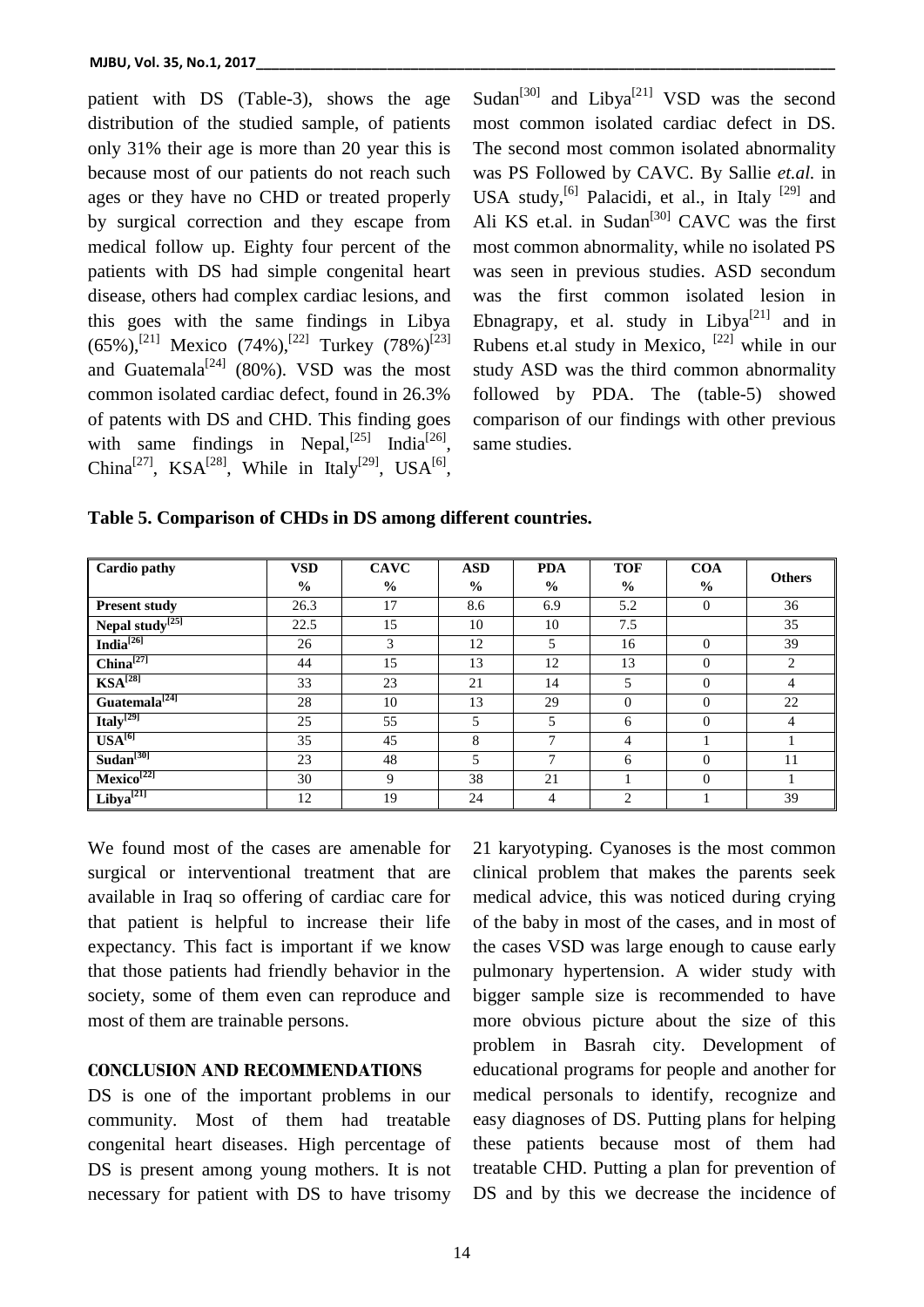CHD, and mental retardation that cause heavy burden on our community.

# **ACKNOWLEDGMENT**

My great thanks to my colleques that mentioned bellow and all those I forget to mentioned for their help to me. To my wife (Dr. Aseel Ghazee) for her helps in statistics and design of the study, Dr. Omran S. Habeeb for his advice, Dr. Saad Alummer.Treq Omran S. Habeeb and Sajad Alqurainee.

# **REFERENCES**

- **1. Karen S, Brendan L. Abnormalities of chromosomes number. In: Kliegman, Behrman, Jensen, Stanton, editors. Nelson textbook of Pediatrics. 19 th edition. Philadelphia: Saunders Elsevier; 2007.**
- **2. Shrestha M, Shakya U, Down syndrome and congenital heart disease: Single center prospective study. NJMS 2013; 2:96-101.**
- **3. Erica Pastor, Bruno Marino, Armando Calazolari, Maria Cristina Diglio, Clinical and cardiorespiratory assessment in children with Down Syndrome without congenital heart disease. Arch Pediatrics Adolescent Med.2000: 154; 406-410.**
- **4. Sallie B Freeman, Lora H Bean, Emily G Allen, Stuart W Tinker, Adam E Locke, Charlotte Druschel, Charlotte A Hobbs, Paul A Romitti, Marjorie H Royle, Claudine P Torfs, Kenneth J Dooley and Stephanie L Sherman. Ethnicity, sex, and the incidence of congenital heart defects: a report from the National Down Syndrome Project.** *Genetics in Medicine* **(2008) 10, 173–180.**
- **5. Parker SE, Mai CT, Canfield MA, et al. Updated National Birth Prevalence Estimates for Selected Birth Defects in the United States, 2004-2006. Birth Defects Res A. 2010; 88:1008-16.**
- **6. Sallie B. Freeman, Lisa F. Taft, 1 Kenneth J. Dooley, Katherine Allran, Stephanie L. Sherman,Terry J. Hassold, Muin J. Khoury, and Denise M. Saker. Population-based study of congenital heart defects in Down syndrome. American Journal of Medical Genetics 80: 213– 217 (1998)**
- **7. Korenberg JR, Kawashima H, Pulst SM, Ikeuchi T, Ogasawara N, Yamamoto K, Schonberg SA, West R, Allen L, Magenis E, et al. Molecular**

**definition of a region of chromosome 21 that causes features of the Down syndrome phenotype. Am J Hum Genet. 1990 Aug; 47(2): 236–246.**

- **8. Sallie B Freeman, Lora H Bean, Emily G Allen, Stuart WTinker, Adam E Locke, Charlotte Druschel, Charlotte A Hobbs, Paul A Romitti, Marjorie H Royle, Claudine P Torfs, Kenneth J Dooley and Stephanie L Sherman. Ethnicity, sex, and the incidence of congenital heart defects: a report from the National Down Syndrome Project.** *Genetics in Medicine* **(2008) 10, 173–180.**
- **9. Patrica A, Baird, Adele D, Sadovnick. Life expectancy in DS adults. Lancet (1988); 322:1354-1356.**
- **10. Gillian M Barlow, Xiao-Ning Chen, Zheng Y Shi, Gary E Lyons, David M Kurnit, Livija Celle, Nancy B Spinner, Elaine Zackai, Mark J Pettenati, Alexander J Van Riper, Michael J Vekemans, Corey H Mjaatvedt and Julie R Korenberg. Down syndrome congenital heart disease: A narrowed region and a candidate gene.** *Genetics in Medicine* **(2001) 3, 91–101.**
- **11. Anna Seale, Elliot A Shinebourne. Cardiac problems in DS. Current pediatrics (2014)14; 33- 38.**
- **12. Lacro R. genetics in congenital cardiovascular malformation,In Allan L, Hornberue L, Sharland G, editors; Textbook of fetal cardiology. London, Greenwich Medical media; 2000 P 511.**
- **13. Ferencz C, Neill CA, Boughman JA, Rubin JD, Brenner JI, Perry LW (1989): Congenital cardiovascular malformations associated with chromosome Abnormalities: An epidemiologic study. J Pediatr 114: 79–86.**
- **14. Edmonds LD, Layde PM, Levy MJ, Flynt JW, Erickson JD, Oakley GP Jr: Congenital malformations surveillance: Two American systems.Int J Epidemiol 10: 257–252.**
- **15.J.I.E. Hoffman. Incidence of congenital heart diseases. Pediat. Cardiology 16: 103-13, 1995.**
- **16. A.H. Bittles, E.J. Glasson. Clinical, social and ethical implications of changing life expectancy in Down syndrome. DMCN 46: 282-286 April 2004.**
- **17. Cheng, Edith Y, Luthy, David A, Zebelman, Arthur M, Williams, Michelle A, Lieppman, Robert E, Hickok, Durlin E. A Prospective Evaluation of a Second-Trimester Screening**